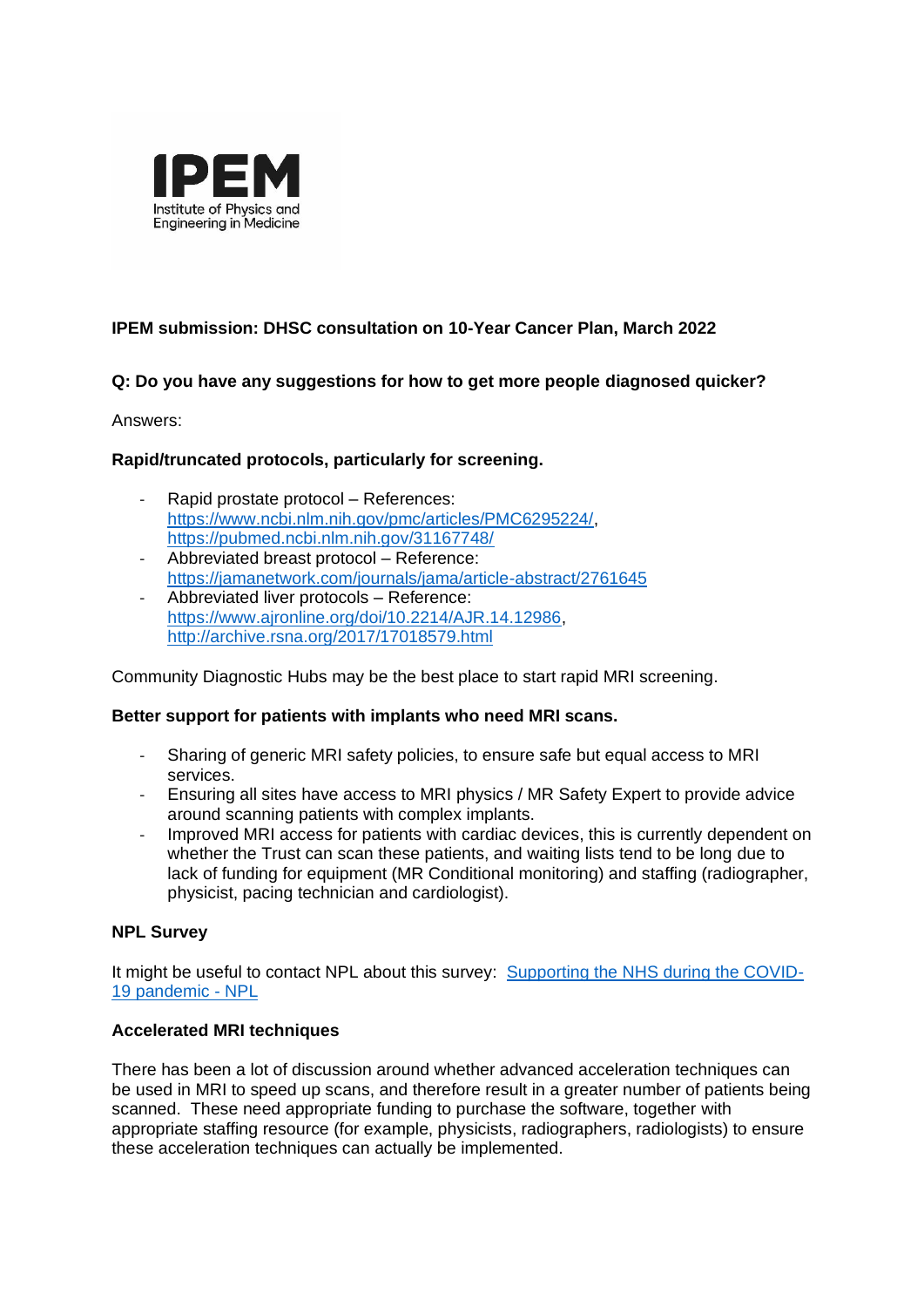#### **Q: Do you have any suggestions for how to improve access to and experiences of cancer treatment?**

A: Ensure an adequate and secure supply of medical radionuclides, for both diagnostic and therapeutic purposes. For example, many cancer therapies have been cancelled or significantly delayed due to vulnerabilities in I-131 supplies in the last six months. Diagnostic imaging using Tc-99m was limited on occasions in the last year due to shortages of Mo-99. The suggestion is to expand production capacity for medical radionuclides by supporting development of a new research reactor in the UK.

Ensure new radionuclide treatments, for example, Lu-177 PSMA for treatment of prostate cancer, can be delivered across the country (that is, local to patients) at a high standard and with suitable pre- and post-therapy imaging to tailor the treatment to the individual and ensure safety of treatment. This will require increased staffing, increased investment in training, possibly the creation or expansion of facilities for local delivery of molecular radiotherapies.

IPEM would support centralised funding for a country-wide replacement programme for radiotherapy equipment that should include Estates enabling works where required. It would be worth exploring the model employed in NHS Scotland where a comprehensive and fully funded radiotherapy equipment replacement programme has existed for a number of years.

Although there were a small number of Linear accelerators purchased using centralised funds recently, these were purchased via a last minute, non-transparent and relatively unorganised process due to very short timescales. The purchases came with a mountain of bureaucracy, and the application process was hugely oversubscribed. Decisions taken on which hospitals were successful, and how those decisions were made, were not made widely available to providers.

Looking forward, there is still no commitment for radiotherapy equipment replacement, which makes it very difficult to plan a replacement programme within a NHS Trust while delivering a clinical service.

The rollout of Proknow has largely been successful in England and should be able to support the communication between clinical colleagues, enabling peer review of rare tumour sites, thereby improving standardisation and quality of treatment for patients. It is critical, however, that services are suitably resourced to take maximum advantage of the software.

Building on this, there should be an initiative to increase access to new Artificial Intelligence technologies that will enable auto-contouring and auto-planning for radiotherapy. Both will potentially bring much needed efficiencies to radiotherapy workflow. This should be done at the same time as longer-term investment in the training of the radiotherapy workforce, so there is sufficient expertise in place to gain the most benefit from AI advances. IT infrastructure and network capacity needs to be fit for this purpose.

A review of patient access to services should also be made. The pandemic has highlighted how critical it is for patients to have good local access to radiotherapy facilities.